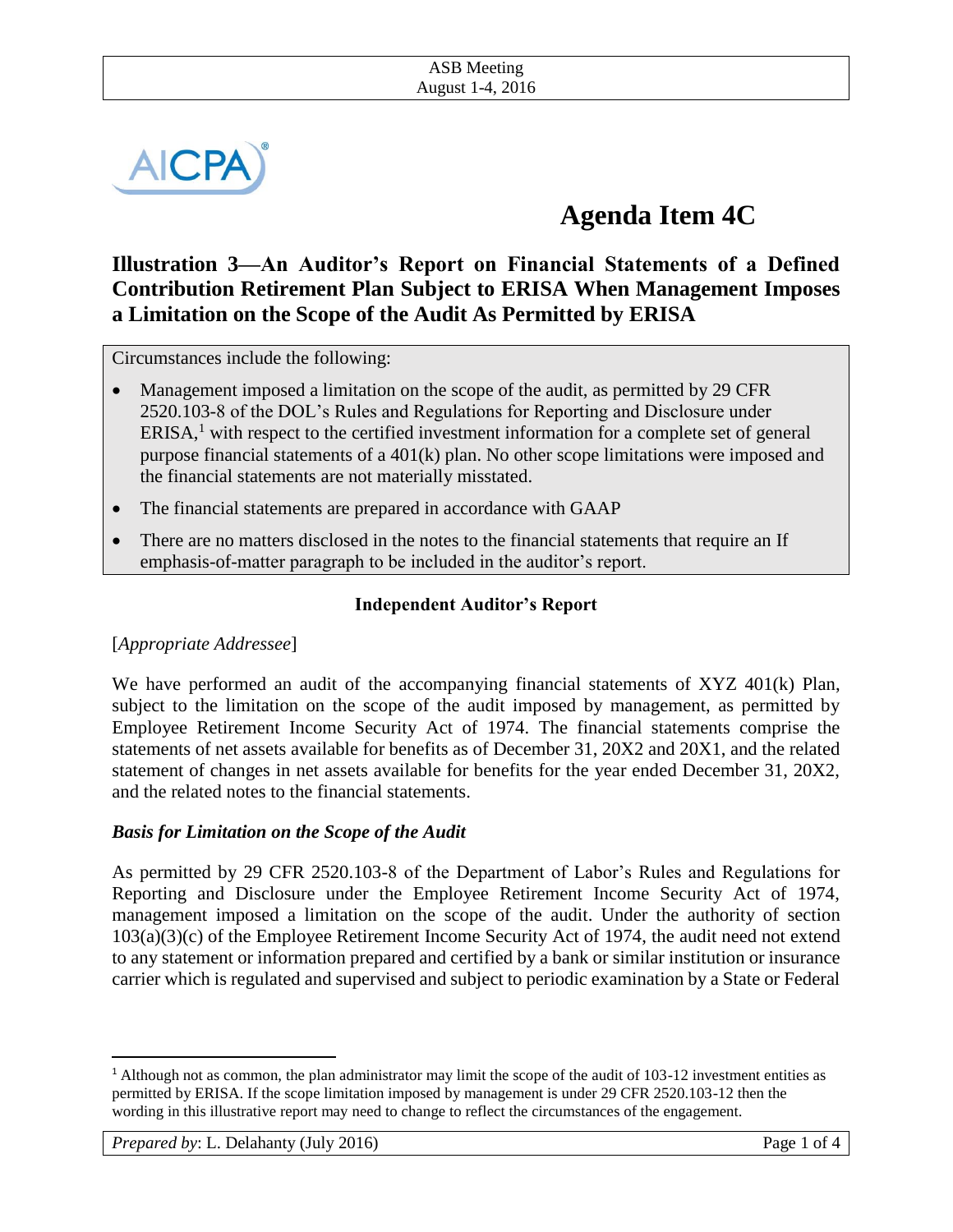agency, provided that the statements or information regarding assets so held are prepared and certified to by the bank or insurance carrier in accordance with 29 CFR 2520.103-5.

We have been informed by management that a qualified institution holds the investments and executes investment transactions. Management has obtained certifications from the qualified institution as of December 31, 20X2 and 20X1, and for the year ended December 31, 20X2, stating that the investment information, described in Note X to the financial statements, is complete and accurate.

## *Management's Responsibility for the Financial Statements and the Limitation on the Scope of the Audit*

Management is responsible for the preparation and fair presentation of these financial statements in accordance with accounting principles generally accepted in the United States of America; this includes the design, implementation, and maintenance of internal control relevant to the preparation and fair presentation of financial statements that are free from material misstatement, whether due to fraud or error.

Management is also responsible for determining whether a limitation on the scope of the audit is permissible in the circumstances, in accordance with the Employee Retirement Income Security Act of 1974, including

- evaluating whether the certification is prepared by a qualified institution, and
- evaluating whether the certified investment information is complete and accurate.

The limitation on the scope of the audit does not affect management's responsibility for the financial statements. Management is responsible for determining whether the certified investment information is appropriately measured, presented and disclosed in accordance with accounting principles generally accepted in the United States of America.

Management is also responsible for administering the plan and determining that the plan's transactions that are presented or disclosed in the financial statements are in conformity with the plan's provisions, including maintaining sufficient records with respect to each of the participants, in accordance with sections 107 and 209 of the Employee Retirement Income Security Act of 1974, to determine the benefits due or which may become due to such participants.

## *Auditor's Responsibility (Including Responsibility for the Certified Investment Information)*

Our responsibility is to express an opinion on these financial statements based on our audits. We conducted our audits in accordance with auditing standards generally accepted in the United States of America. Those standards require that we plan and perform the audit to obtain reasonable assurance about whether the financial statements are free from material misstatement.

An audit involves performing procedures to obtain audit evidence about the amounts and disclosures in the financial statements. The procedures selected depend on the auditor's judgment, including the assessment of the risks of material misstatement of the financial statements, whether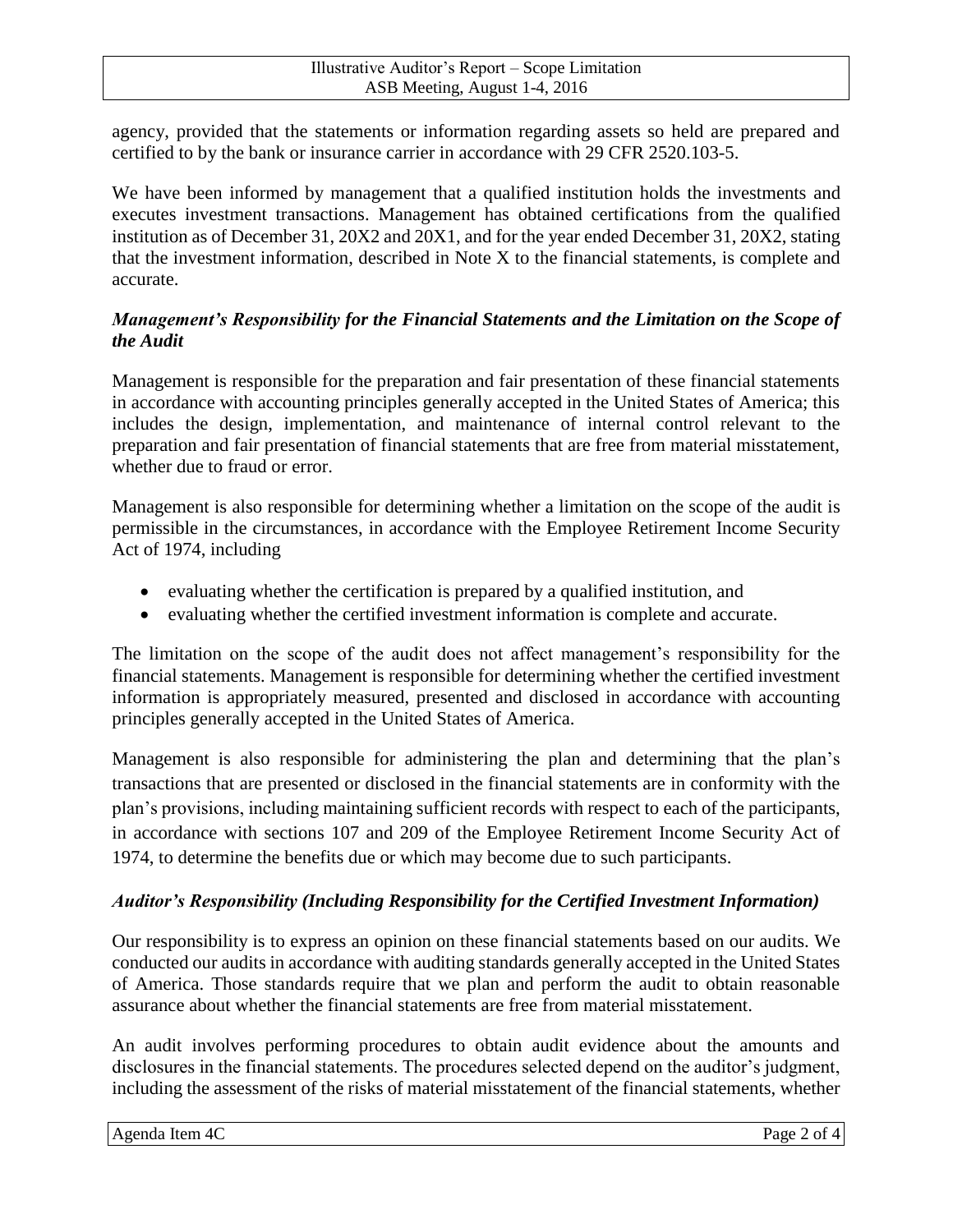due to fraud or error. In making those risk assessments, the auditor considers internal control relevant to the entity's preparation and fair presentation of the financial statements in order to design audit procedures that are appropriate in the circumstances, but not for the purpose of expressing an opinion on the effectiveness of the entity's internal control. Accordingly, we express no such opinion. An audit also includes evaluating the appropriateness of accounting policies used and the reasonableness of significant accounting estimates made by management, as well as evaluating the overall presentation of the financial statements.

With respect to the certified investment information that management instructed us not to audit, we did not assess the risks of material misstatement nor did we consider internal control over the certified investment information. Our procedures were limited to the following:

(a) obtaining and reading the certification

(b) evaluating management's assessment of whether the entity issuing the certification is a qualified institution under ERISA

(c) comparing the certified investment information with the related information presented or disclosed in the financial statements

(d) assessing whether the form and content of the certified investment information presented or disclosed in the financial statements is in accordance with accounting principles generally accepted in the United States of America

Other than the certified investment information, our audit procedures were not limited for other amounts and disclosures in the financial statements.

We believe that the audit evidence we have obtained is sufficient and appropriate to provide a basis for our audit opinion on the financial statements with the ERISA-permitted scope limitation.

## *Auditor's Opinion on the Financial Statements With the ERISA-Permitted Audit Scope Limitation*

In our opinion, with the exception of the possible effects of the limitation on the scope of the audit described in the *Basis for Limitation on the Scope of the Audit* section, the financial statements referred to above present fairly, in all material respects, the net assets available for benefits of the XYZ 401(k) plan as of December 31, 20X2 and 20X1, and the changes in net assets available for benefits for the year ended December 31, 20X2, in accordance with accounting principles generally accepted in the United States of America.

## *Other Matter Relating to the Supplementary Information Required by ERISA*

Our audits were conducted for the purpose of forming an opinion on the financial statements as a whole. The supplemental schedules of [*identify title of schedules and period covered*] are presented for the purpose of additional analysis and are not a required part of the financial statements but are supplementary information required by the Department of Labor's Rules and Regulations for